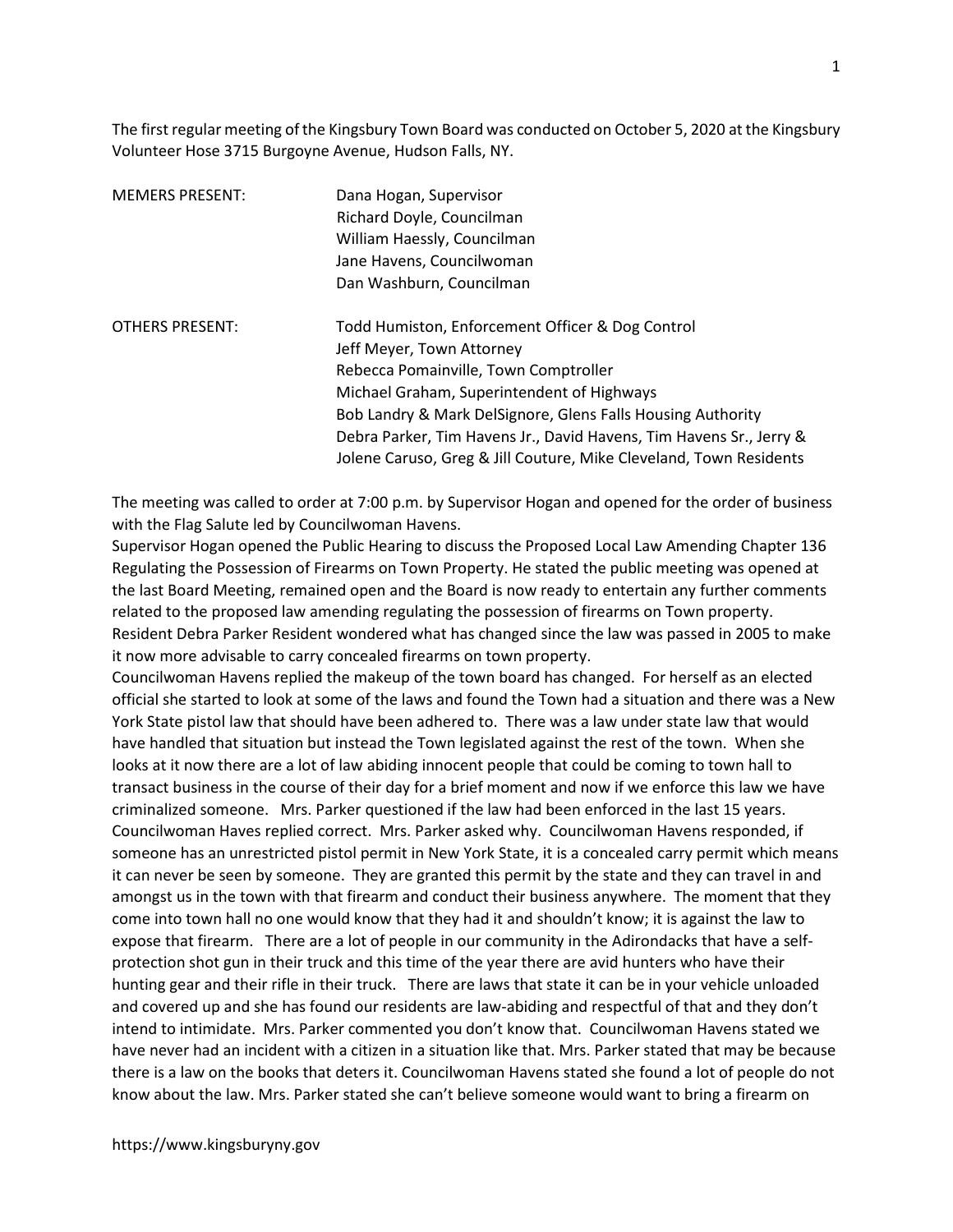town property and should not be too much trouble to leave it at home for that particular business. Councilwoman Havens spoke to her personal situation, their store was robbed in August by four people; two of whom are very dangerous. In May they shot up a house in the town of Day with people in the house and because of the New York State bail reform that came to be under our budget they got an appearance ticket. Mrs. Parker interrupted and said I don't think this has anything to do with this issue. Councilwoman Havens explained as we were pursuing justice in the theft of our store a state police officer told us we will put ourselves in danger as these people are off the rails. Mrs. Parker interrupted and said stick to the point in the town. Councilwoman Havens announced I have an unrestricted pistol permit and I carry it for my personal safety. I have a situation now and we were told by law enforcement we need to pay attention to our home and our business. Mrs. Parker asks if she afraid for her own safety coming to the town. Councilwoman Havens replied I am afraid for my own safety everywhere I go until these gentlemen are put in jail. Councilman Haessly asked Councilwoman Havens if she was advised by the police that her life might be in danger. Councilwoman Havens replied yes. Mrs. Parker asked if Councilwoman Havens owns a gun shop. Councilwoman Havens replied I do. Mrs. Parker asked is this not a conflict of interest; you want more guns out there perhaps. Councilman Haessly commented it is his belief that the  $2^{nd}$  amendment is not a second-class right. His feeling is that is our right but we also have to be custodians of town property in buildings and look at amending the law so that our people have the right to carry firearms where they want to carry according to the second amendment and also we have to preserve the orderly conduct of business within the town. The bottom line from my point of view is honest citizens under the old law can be penalized and charged with a criminal misdemeanor charge which makes them a criminal. Mrs. Parker asked if the Board was going to decide tonight and asked if there has been any input. Supervisor Hogan replied we did have a public hearing two weeks ago prior to that there has been some discussion and there has been some input. Mrs. Parker commented I do think intimidation is a problem, it could be a problem. Supervisor Hogan commented what is being proposed is you can't brandish your firearm, it is against the law, a concealed carry permit it is one of the exceptions that would be allowed under the new law that is being proposed in the town. Supervisor Hogan commented under the law proposed two major changes proposed are carried concealed options for people who are properly permitted by the state of New York as well as removing the restriction on the firearm that is securely locked in a vehicle on town property. If somebody comes in and has their rifle in the back of their vehicle locked away in a trunk and they go in to pay their tax bill there is a discussion of removing that as being a violation. Mrs. Parker asked in the original law if a person with a rifle is considered a criminal as well as a person with pistol. Supervisor Hogan replied, currently the law as it is written you are not allowed to have firearms on town property. Mrs. Parker asked if that included all hunting rifles. Supervisor Hogan answered yes and commented one of the things we have to think about is we have a proposal in front of us tonight that was offered by Councilman Haessly. The public hearing is specific to the proposal he has made. Supervisor Hogan understands after speaking with the town attorney this proposal has to be voted either up or down and the Board can not necessarily pick and choose and line item veto anything from that law. The Board has to either vote in favor of it or oppose it; therefore, action could be taken by the Board tonight.

Tim Havens Sr. commented this law was put on the books because we had an elected town official that use to brandish his weapon and intimidated others within town hall; that is why that law was hastily crafted, is a little farfetched and kind of dramatic. He himself as a citizen would like to see it repealed in its entirety and not make it a criminal offense for someone to have a hunting rifle in their vehicle or himself as a concealed carry pistol holder, you won't know when I carry around town and I can go to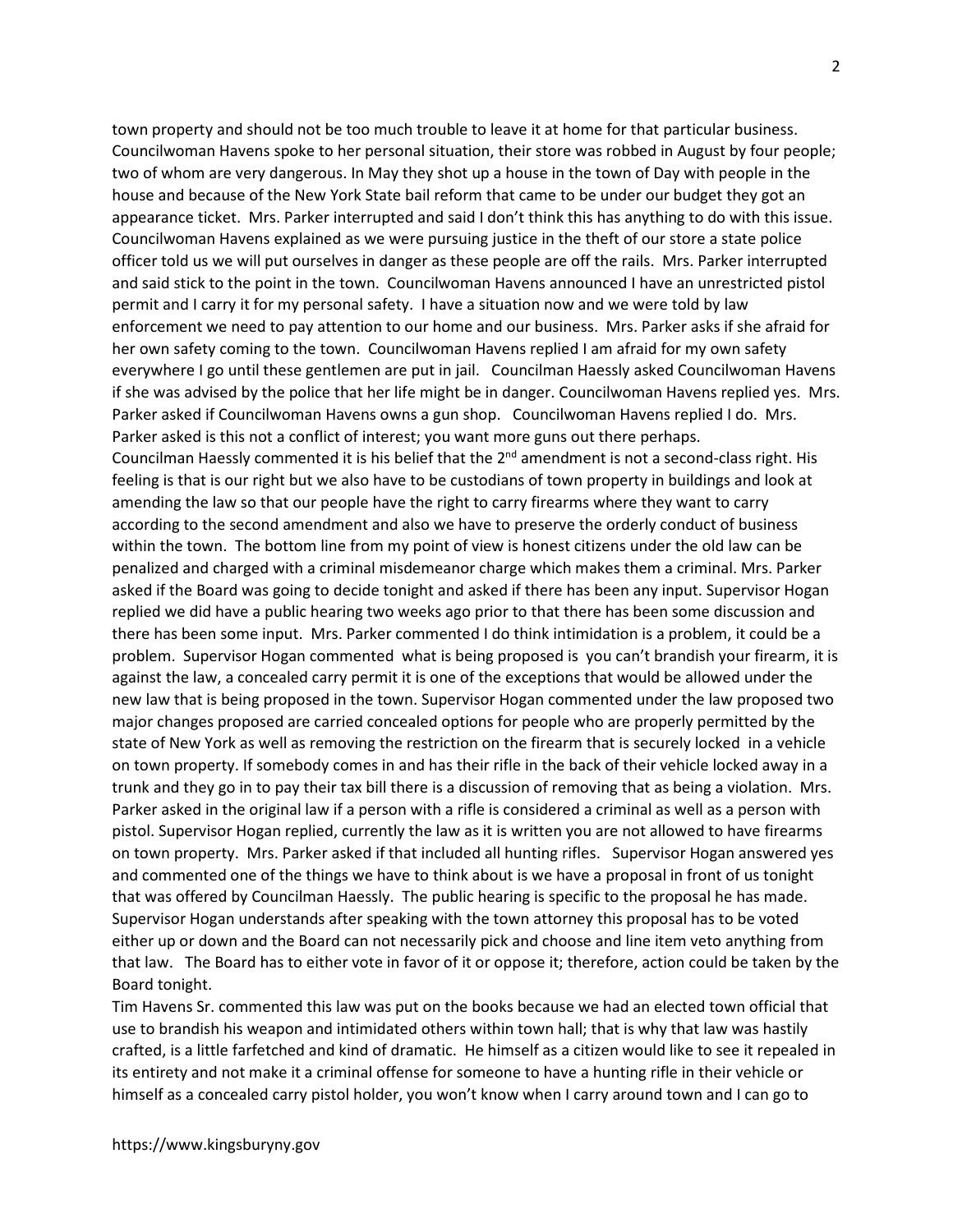town hall and transact my business. I think the law should be repealed because people that have a pistol permit have been vetted to the nth degree. New York State and Washington County Justice McKeighan do not give out permits easily. Among us in this room many who have concealed carry permits and since this is a private organization the Kingsbury volunteer fire company is its own organization there could be many firearms in this room right now and none of you know. I'd like to see the law repealed for that reason and also for the fact no other municipality has a law like this. Supervisor Hogan interrupted and said just to clarify we are not voting to repeal the law this evening, this is a public hearing to make amendments to the current law that is not a replication of the current law. Mr. Havens Sr. responded the amendments will be his second choice a full repeal would be my first choice. The amendments as proposed would suffice as much as people have concerns about a full repeal. The second thing is that no other municipal organization has a law locally like this Argyle, Fort Ann, Hartford, Fort Edward, Moreau, Queensbury doesn't, none of them. I think it should be repealed to be in line with all the other municipal laws. I think we are in uncertain times I don't see anyone coming in town hall threatening the Town Clerk with their tax bill, anybody with a legal gun holder permit it is not going to happen. He has a New York State pistol dealers license and a holder of a Federal firearms dealer's license, is a law-abiding citizen and a taxpayer here and we should be in line with the other municipalities. Town Clerk commented in reference to irate taxpayers we encounter more than one every collection, there was one in the office last week. Mr. Havens responded if that person was threatening in any way to you or any town employee, he is breaking the law. The Town Clerk stated she understands that, but we never know who is coming through that door. Mrs. Parker said you are not going to train this whole town about gun safety. Mr. Havens replied you have to change the world one person at a time.

Tim Havens Jr. stated my quick point is if this law were removed anything that is problematic to my knowledge… Supervisor Hogan interrupted and announced again we are not talking revocation. Tim Havens Jr. continued and said I know I am talking about with the law that is on the books now anything that would be a problem would also be illegal under a second set of laws basically this layer that we have right now that is kind of problematic if it were to be changed or removed either way, the problem is it would still be illegal in definitely state law and then with regards to pistol permits it would be against the conditions of a pistol permit already with or without. So, if any firearms saw the light of day, especially a pistol which it seems we talk most about; if it were to see fresh air it would already be in violation of state law and county law and if we amend it would do more good than harm. David Havens answered to Mrs. Parkers statement we can't educate the entire town. In Hudson Falls,

we started trap teams in the high school target league and in some of our regional schools across the state. The students did learn quite a bit about firearm safety and It is important that we educate not only current people holding licenses but the people coming up so you know they are law-abiding citizens and keep them safe as well as our people coming up. Education is the key to all.

Supervisor Hogan asked if there were any other comments related to the firearms law change. We have the option now to vote on this law, we can close the public hearing then vote on respective changes. Attorney Meyer stated that is correct. Supervisor Hogan asked if there was a vote amongst the board or we can leave the public hearing open and continue to work out concerns that have been communicated to the board members related to this law. Supervisor Hogan asked if the board members would have any interest in speaking of some of the concerns that they may have. Councilman Doyle commented he believes in Councilwoman Havens case her rights to defend herself doesn't or shouldn't stop at the town hall door. He stated he is not for repeal but feels this particular law that is drafted needs more verbiage after his discussion with the Sheriff. The sheriff seemed to be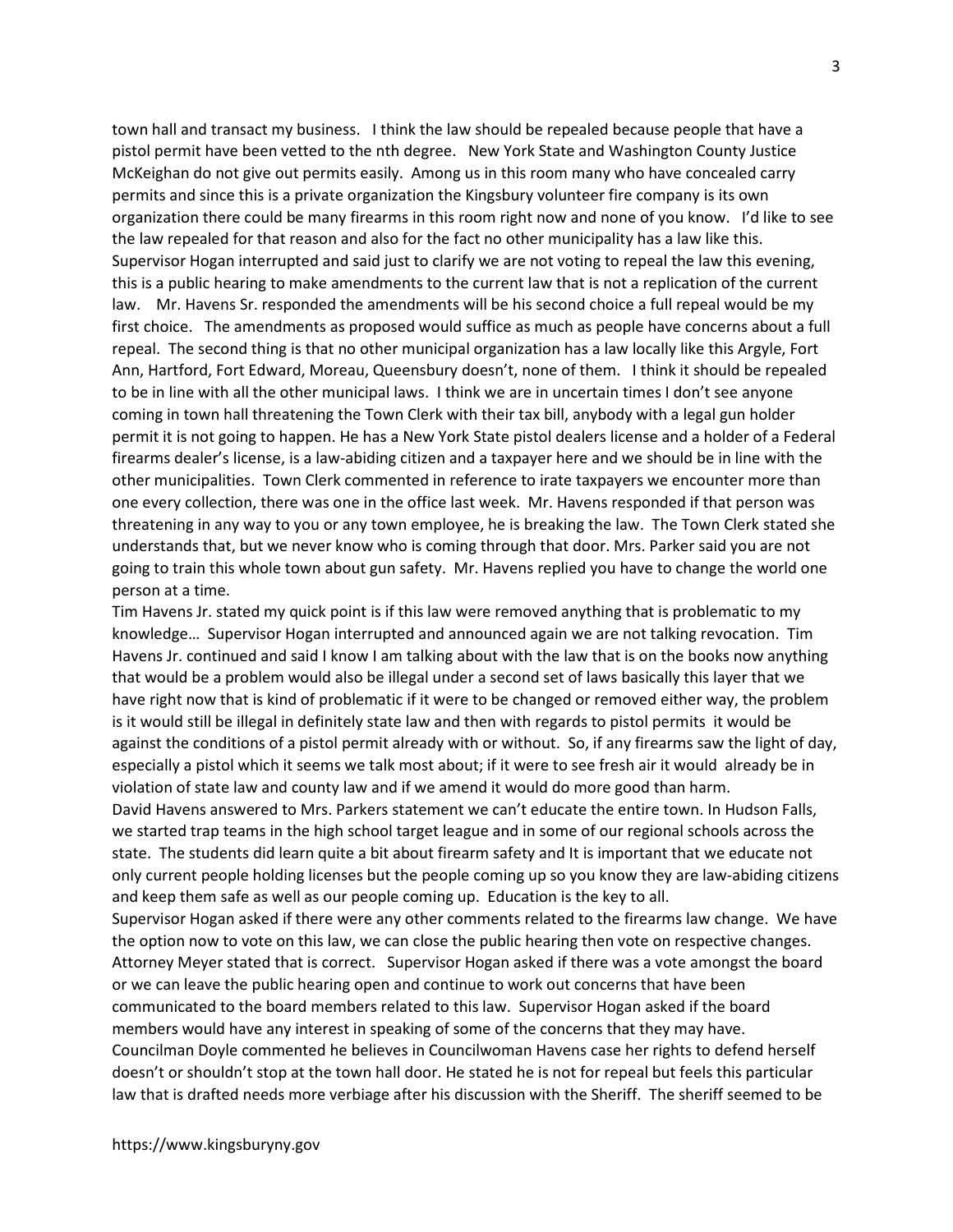most concerned about the court. Councilman Doyle thinks the Board would need to say something that it does not apply to the Court. We do have the issue of the gun free school zone with long guns here at the town hall. He couldn't vote in favor of this as written but I am not opposed to following the county's lead. The other thing is this was to try to accommodate some people that have a concealed carry permit but as I understand it from the insurance point of view for the county, employees are not allowed to carry means elected officials are not allowed to carry. So, this would only pertain to members of the public even as we amend this law. He thinks we would have to put in there this does not pertain to employees. The question has been brought up if the Town has been enforcing this. There is no gun free zone signage at the town hall so it is very possible that someone could walk in unknowingly into the town hall with a pistol being a concealed carry and breaking the law and not know it. Councilman Doyle stated he cannot support the current proposed law for firearms.

Councilman Washburn stated he has some of the same concerns as Councilman Doyle; he is pro 2<sup>nd</sup> amendment and there are some things the Board must iron out. He asked if we leave the public hearing open how do we make changes to the current proposed law to get some of that verbiage in there, would have to again put out a public notice. Attorney Meyer replied technically no. You can keep it open as the changes are being discussed, then as the document is being manipulated the concern and the recommendation is if the changes are kind of broad based and encompassing and if you are really making significant changes then it makes sense to re-notice it just so the public understands this is a slightly different version and things are still on the books advancing in some manner. It is not technically wrong to just keep it open and keep it rolling and continue to have the discussion. So, if there is a little bit of a judgement call of how and if the public hearing is re-noticed because you certainly do have members of the public that may have missed the first notice, didn't know it was still ongoing and they are interested in reviewing and commenting as appropriate.

Supervisor Hogan stated we have the option to keep the public hearing open and vote on the current amendment as it is. Councilman Haessly made a motion to keep it open and postpone it until February giving the Board time to form a committee to work on it. Supervisor Hogan asked Town Attorney Jeff Meyers if we could table this until February. Attorney Meyer replied yes. His recommendation would be to re-notice it in February, maybe hold a workshop if you are going to entertain some changes and work through whatever lines they want or have a smaller committee or something so if there are larger issues or smaller exceptions that they can work through language with the board, the definitions of firearms or whatever it may be. You can table it until February with the recommendation being to renotice, so everyone understands that it is an indefinite and that this is ready for discussion again. A motion by Councilman Haessly seconded by Councilman Washburn and carried by a vote of 4 ayes and 1 nay to table the Public Hearing for the Proposed Local Law Amending Chapter 136 Regulating the Possession of Firearms on Town Property until February and turn it over to a review committee. Supervisor Hogan voted nay to table the Public Hearing until February.

Mrs. Parker asked if the law were to be repealed what would be the rules governing carrying guns on town property. Supervisor Hogan said it is his understanding and communicated to us in past meetings if we did a full revocation of our firearms law that you could carry a firearm into our town building with no restrictions whatsoever. You could come in with a shot gun slung over your shoulder. Councilwoman Havens said if the law went away it would be state and federal law, it would be just removing a layer that is not enforced. Mrs. Parker asked Councilwoman Havens what do those laws say about town property, can anybody carry a gun into town property. Councilwoman Havens replied in New York State you can carry an unloaded long gun in the streets of New York State and pistols are governed by New York State. We have had pistol permits from like 1922 and you have to have an unrestricted carry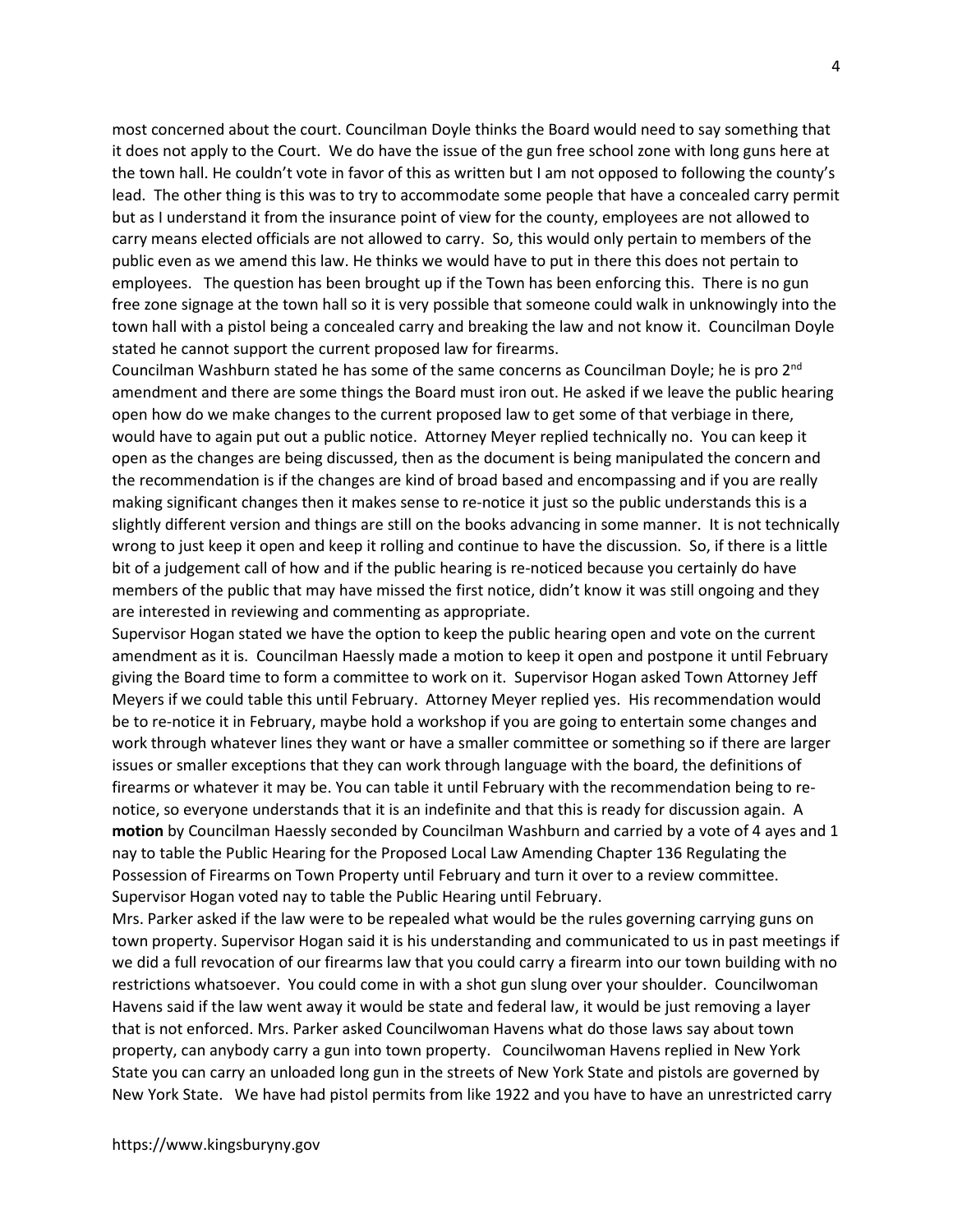permit and it has to be concealed. Councilwoman Havens added it is legal in New York State to carry an unloaded firearm, a long gun but is not common to be seen. Supervisor Hogan commented as part of learning more about this process I actually called the County Attorney as well as the Village Attorney and to see whether or not and what the consistency was for rules related to carrying firearms within the building. He was told that someone could walk into DMV with a loaded shotgun to conduct their business. The County Attorney told him they would likely be subject to menacing, breaking rules related to menacing and other attorneys he talked to disagreed. It is subject to interpretation and we don't see a lot of people with shotguns, we don't see a lot of people coming into town buildings threatening to shoot town employees. Mrs. Parker said it would be a really bad person to do that, regular people who are vetted, and good citizens would not do that and that's not the concern. Supervisor Hogan added when someone gets vetted and they could have a concealed carry permit they could have a medical condition a week later have a stoke everything can change it's based on that day they got their permit. Councilwoman Havens commented she contacted the Under Sheriff to see how many permits there were in Washington county and he couldn't give me that figure because he was having trouble with the computer. There were at least 1500 pistol permits in just 2020 before June that people opted out of a notification, part of the pistol permit process. There were 8 revoked out of Washington County this year and 8 revoked last year, about the same. He said 99.9% of your pistol permit holders do not break the law. Mrs. Parker added she would agree with that it's the 1%. She thinks the law should be reworded and looked at more carefully.

Tim Havens Sr. announced there will be a fund raiser for Chuck Friedman's 5-year old grandson who has been diagnosed with leukemia and requires aggressive treatment. There will be a trunk convoy in Kingsbury called Fuel up for Finn to raise funds for his treatments this Saturday starting at 11:00 am. The convoy starts at his house on Hartman Road and ends at Friedman's Excavating. The goal was 100 trucks at \$100.00 each; at this time, they are over 250 trucks.

Town Comptroller/Budget Officer Rebecca Pomainville spoke and said this year's budget is a little trickier than last year because of our current pandemic and it was noted by the state that we should be budgeting in anticipation of a 20% reduction in our spending and that is what she did. With that reduction and some increased expenses, it impacted us about 92,000 dollars not in our favor. We attacked every department head to find ways to save money and reduce our spending as much as possible, everybody did. There are still challenging times ahead and the most difficult decision she did make in this budget was a recommendation that we freeze any pay raises this year to be fiscally responsible with the stipulation if possible if things improve and the state aid does not get reduced as we're fearing then we can do a retroactive lump sum raise with a resolution in fourth quarter to make up for the current budget situation. Supervisor Hogan asked to clarify the definition to improve, would it be that the 20% of our funding is reinstated. The Comptroller replied absolutely, and she thinks it would be fiscally wise to hold off on our raises unless our state aid gets restored. She did make a lot of effort this year to come up with cost savings to help with this. So far, she was able to renegotiate several contracts or else change vendors and the annual savings year over year was about \$7,800.00. All of the department heads reduced their budgets anywhere from 10 – 25%. Supervisor Hogan asked what the Town's Aim funding was reduced by. The Comptroller replied it would amount to about \$200,000 dollars. She added in addition there is a possible \$20,000.00 reduction in CHIPS and Pave NY and Extreme Recovery programs possibly going away it would total a reduction of approximately \$40,000.00. Bob Landry, Executive Director of Glens Falls Housing Authority stated 35 years ago The Glens Falls Housing Authority in conjunction with the United States Department of Housing & Urban Development built the G Roswell Earl Towers in Hudson Falls. Over those 35 years they were able to maintain a safe,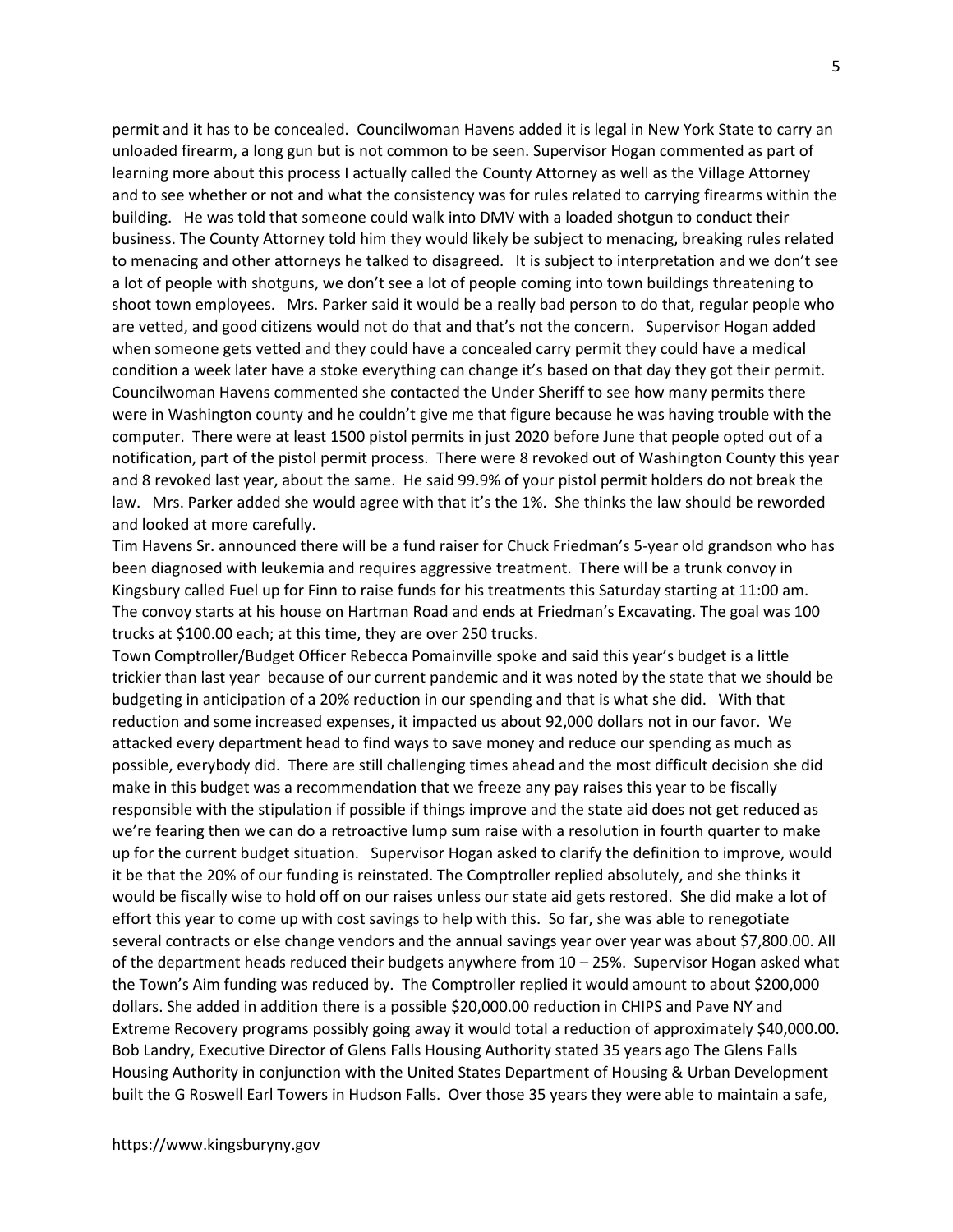clean, and affordable atmosphere for senior citizens with the bulk of them being from Washington County. Approximately 80% of the individuals who live in the building now are from Washington County. Over the years they had the tax pilot with the town that was basically based on what they call shelter money. What shelter rent means is every year they take rental income that comes in from their residents we take out of that our utilities and the amount of money that is left multiply that by 10% and that goes to the communities. They have had a flattening of sorts of their pilot agreement and that has to do with the fact that facilities have become less energy efficient and at the same time you take that calculation and your cost of utilities is going up and the net amount that we have reduces the pilot payment to the town. In 2017 the Glens Falls Housing Authority due to reduced funding from the Federal government became part of a demonstration that the Federal government called RAD, Rental Assistance Demonstration. The public housing side is kind of going away and the Federal government would like to return public housing to the states. They made a funding pool available through the state of New York that we could apply to that would allow us to get the monies needed in order to do the renovations that are needed in the Earl Towers, Stitchman Towers, Cronin High-Rise and LaRose Gardens Family Garden complex. They have been working on this since the year 2017 and part of this program requires them to bring on private sector partnered. This private sector partnered will participate with the Glens Falls Housing Authority for the next 20 years in the operation of the Glens Falls Earl Towers and the other facilities. The Glens Falls Housing isn't going out of business we're not going anywhere we have to have this partnered. The expertise they brought to us was the ability to get the financing from the state of New York and then help them continue forward with the IRS requirements for the funding that becomes available because they have had to form a not for profit for this work. In order to do this the pilot that we had with you right now would need to be amended so that it brings on not just the Glens Falls Authority but it also brings on this new partnership which would be between the Glens Falls Housing Authority and a company called Wilder Balter. They are going to do 5 to 6 million dollars' worth of renovations work to Earl Towers; every apartment will be renovated, all new handicapped accessible bathrooms will be put in, new alarm systems, new boilers, elevators will be upgraded, fire pumps upgraded,\ and outside we will be doing some storm water management in the parking lot because of issues we have right now. They will be increasing the size of the community room and allowing for an outside seating area for residents of the building which they don't have right now. With all of the energy efficiency work that they are going to do we expect our utility number to come down. Some of this financing is coming through the state of NYSERDA and the requirements there are going to require us to meet certain standards in order to do that. He is here not to change the current pilot we have but is trying to change who that pilot is between Town of Kingsbury and what we are going to call the JV Development Fund Corporation which will actually be the entity that is doing all the renovation works to the high rises will also be the entity to generate the pilot. He sent the Board a piece of information that talked about all we are going to do across the whole spectrum of all of our projects. It is an immense job, and they have a very small staff of Housing Authority of 14 people who try to run the Housing Authority deal with the COVID activity that is out there today. Putting this all together has been an exercise beyond belief, but it will be a great thing for your community an t is going to be a great thing for the residents.

A motion by Councilman Haessly seconded by Councilwoman Havens and carried by a vote of 5 ayes for the Town Board to approve the change of ownership and the renewal of the PILOT Agreement with GFHA housing Development Fund Company, Inc. and JV Redevelopment Partners, LP and authorize Supervisor Hogan to sign the amended agreement.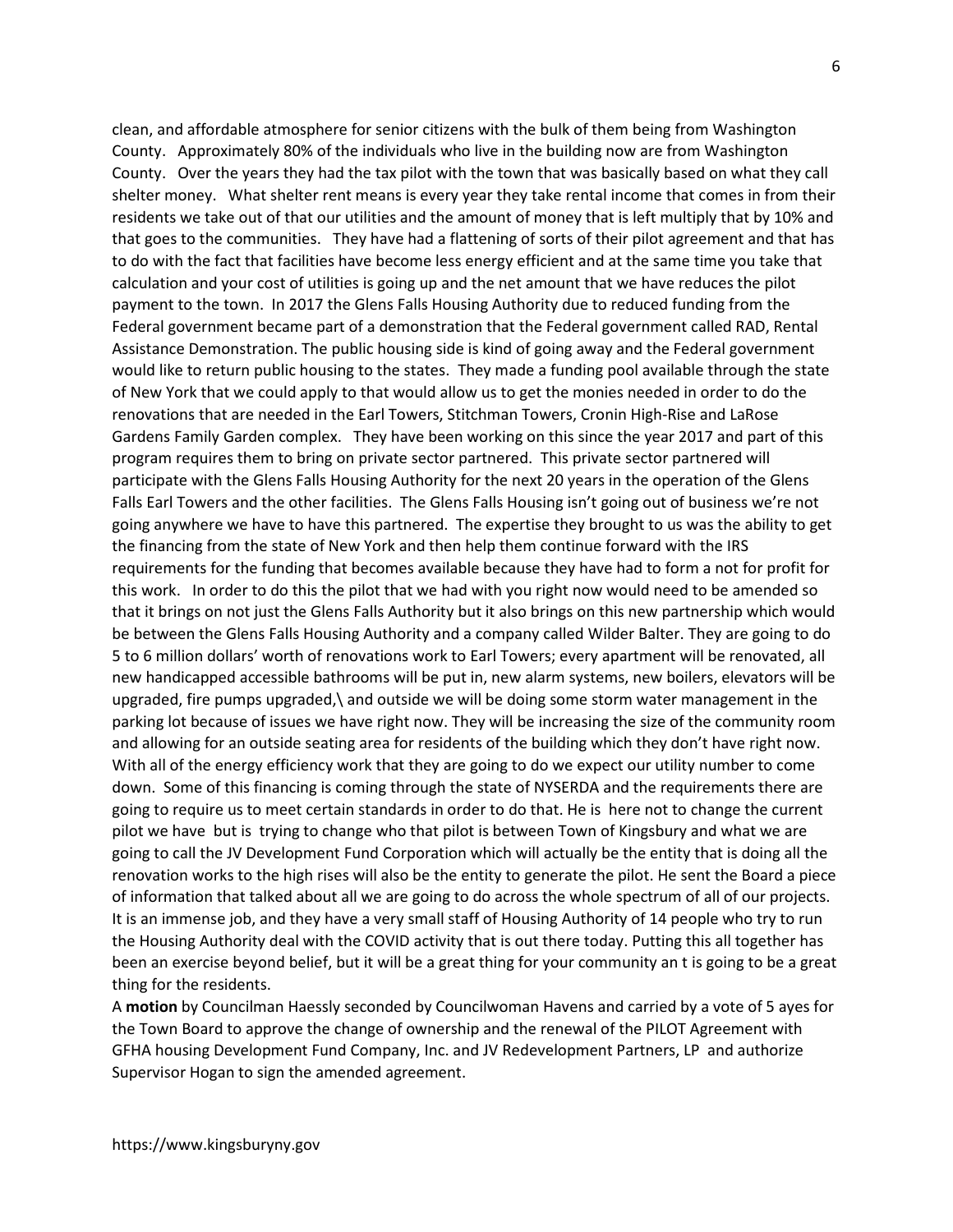Supervisor Hogan reported he recalled receiving approval to sign documents to receive a grant from the NYS DOT in the sum of \$250,000.00 for a project for the Burgoyne Avenue Water Extension to extend the water from the firehouse to the state highway barn. He is seeking permission to sign the documents; return them to NYS and start the RFP process for engineering and Jim Chase. Attorney Meyer has reviewed the contract and the agreement is to get into the grant program; it is a standard state contract that does have a lot of WBE reporting requirements with all the fine print built into it. It is really the first step and we are going to go forward with the grant. The second half was to either to go out to bid or refer back with to CT Male to administer the grant to make sure that all the fine print was followed and there were no violations. It is the formal state contract going forward with this project but for the purpose of the town it was kind of that first step. Once that step was taken then you can get the professionals in place to make sure it is carried out properly. A motion by Councilman Haessly seconded by Councilman Doyle and carried by a vote of 5 ayes giving permission to Supervisor Hogan to sign the Master Capital Agreement for the Burgoyne Avenue Water Extension. Supervisor Hogan stated Senator Little secured this grant for the Town to extend the water from down in front of Hannaford down to the firehouse.

Supervisor Hogan announced the next item on the agenda is Solar on Kingsbury Landfill. Councilman Doyle reported they had a second phone call on September 23 $^{rd}$ , 2020 with a consulting engineering firm called LaBella. Mark Gregor worked with the city of Rochester for 32 years and was involved in putting solar in their landfill. LaBella has a partnership with NexAmp. NexAmp is a developer and LaBella is prospecting for potential sites for putting solar on brown fields or landfills. Should NexAmp be the successful bidder after we develop an RFP, LaBella gets paid at that time. There is no cost to the town for their consulting work. Councilman Doyle made it very clear to them that it has to be up front and it is an open bidding process. He also reported there have been other developers that have already contacted him, people are interested in putting solar on landfills because there is a state push for it. There is no cost to the town for their expertise in assisting us in developing an RFP throughout the market. The timeline that they are looking for is to try and get approved, not constructed; but approved or awarded by the end of 2021 because there is some NYSERDA funding involved which is 15 months away. What they are looking for is for us to decide one if we want to proceed in investigating this possibility of putting solar on the landfill. If we decide to go forward, there are three different approaches, and we would need to think about which way we would want to go.

- 1. We pay for the system build it and operate it ourselves for the sole benefit of the town.
- 2. Power Purchase Agreement developer builds and operates it and sells the energy to the town.
- 3. Long term lease of land to develop for community solar. Lease & PILOT income and town can purchase electricity/credits from developer if so choose.

At this point we don't know if it is viable until we investigate it. Councilman Doyle is not sure how much space or acreage is down there. All of that would be looked into as far as the RFP development process. Supervisor Hogan added we had talked to NYSERDA a number of years ago. NYSERDA sent some reps from New York City to talk about the potential of utilizing our landfill as a solar field as a way to make it a productive piece of property for the town. NYSERDA had recommended option number 3 to essentially offset the cost of the power for the town. The Town pays about \$35,000. 00 a year in energy costs and it would be a way to reduce that cost. We will learn more about that as we go forward if the board decides to go forward. Supervisor Hogan talked to the DEC in March of 2019; at the time the rep at the DEC, who was monitoring the landfill for us, requested to wait about a year because they were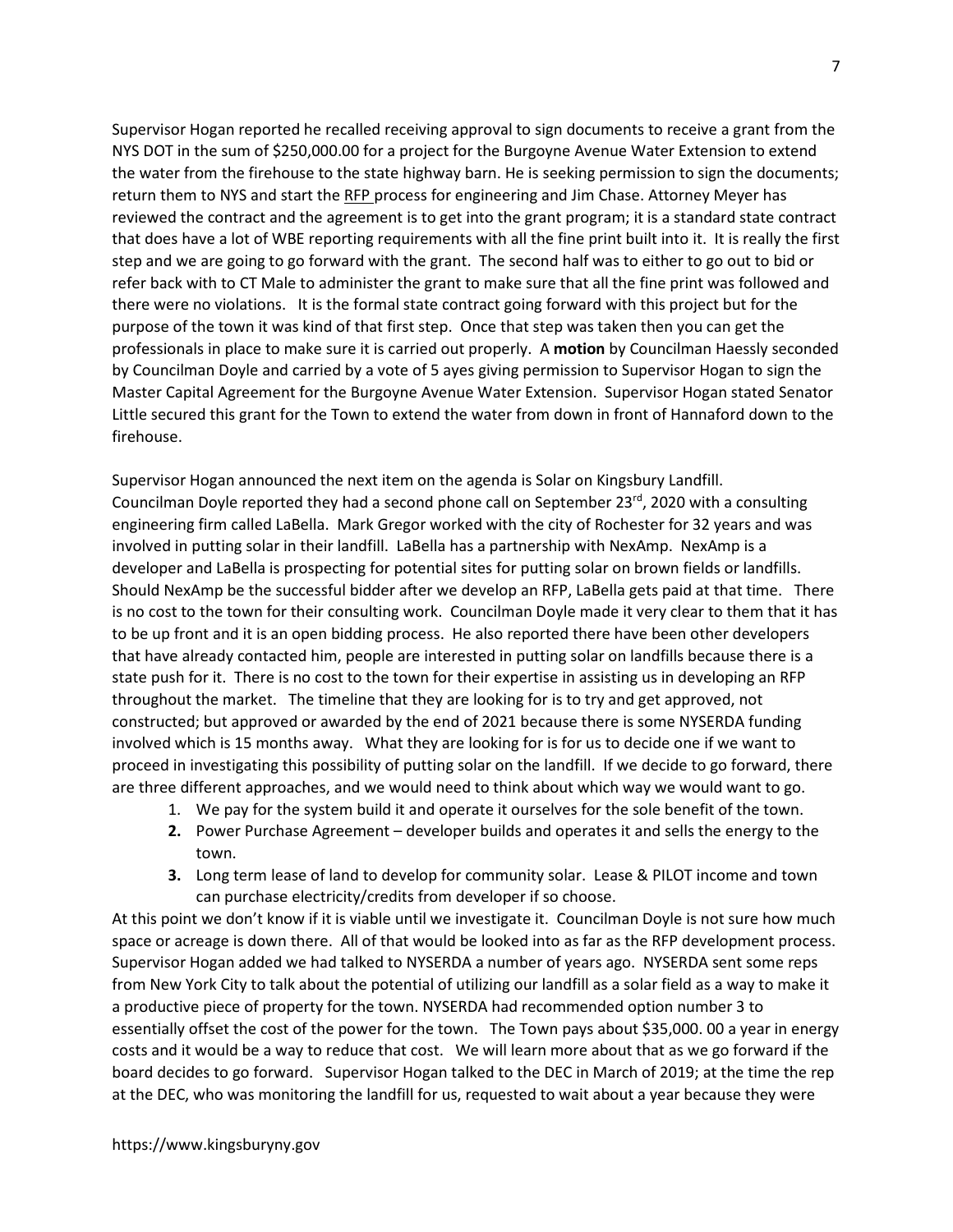taking care of some litigation concerns they had due to some water runoff. COVID hit and it was delayed by about 3 months and when he got back to them, he got the verbal O.K. to take baby steps and start discussing this option going forward. Supervisor Hogan stated we did get a new rep whom he emailed to say we are having conversations and she encourages us to do so. She asks that we stay in touch with her keep communicating with them. Supervisor Hogan stated the DEC actually works on our behalf to make sure we don't get ourselves into anything that could be bad, particularly a capped landfill which has hazardous waste. The next step would be if the board actually wants to move forward and determine which option is preferred. Supervisor Hogan stated he does not want option 1, he does not want to bill or operate anything. His recollection of the conversation with the NYSERDA rep was their recommendation of option 3, it seems to be the most simplistic approach for the town and puts most of the onus on the developer. Councilman Washburn asked if there is a consulting firm and there is no upfront cost, and they get paid when the project goes, what if for some reason the project doesn't go who is liable for that expense. Councilman Doyle replied that was my question to them and they are working on prospecting basis. Councilwoman Havens commented they have had solar people contact them about land on Route 4 & Waite Road property. They contacted them, they investigated it and it seems like it is very standard in this industry. It starts out with a prospector; they already have a developer, and you deal with that prospector first. Once you agree, they are done with the project and the developer comes into the project and that is who your agreements are with. A discussion continued.

Councilman Haessly expressed his concerns over maintaining the cap on the landfill in regard to the possibility of leaks.

Supervisor Hogan asked if the Board wants to move forward with these discussions; he thinks there will be a lot of investigating on. He'd like to keep having conversations with them and see where we do go. The Board has no objections on moving forward.

# LEGAL UPDATE:

Town Attorney reported he and Councilman Haessly met with Kevin Eagan of Spectrum and went through concerns that identified with the franchise agreement moving forward. One of the main reasons for the meeting was to sit down and see "the map"; the proprietary map as to exactly where all the cable lines are within the town of Kingsbury and where drops are available. They have an understanding of what the housing density is in those areas because if you reach a point where there are 20 or more houses within a mile then they are obligated by contract to run cable down the road in those areas. They weren't allowed to keep the maps but did make some mental notes and found there is more cable out there than they thought after hearing the complaints of the citizens and the conversations of the town board the past 15 years. A lot of the major roads now have cable. One of the questions he has is whether or not people know as to whether or not there is cable available and if somebody calls and says I want cable whether they know they have ability to call directly to Spectrum and ask for an assessment. Spectrum would do an assessment and tell the home owner what it would cost to run cable to the home owner and if it is not already in front of their house, to find out where the dead areas are and what the costs would be to advance service. The biggest hole appeared to be County Route 41. Attorney Meyer received a call and was told the map he saw wasn't accurate, some of the engineers were finishing up a capital project that had been going on for the last year which did extend cable out to some of those houses on County Route 41. He also mentioned portions on Hendee Road, Crowley Road and County Route 41 actually have cable with active users in the area. From his standpoint the word is slowly getting out there and there may be new areas where there is cable. The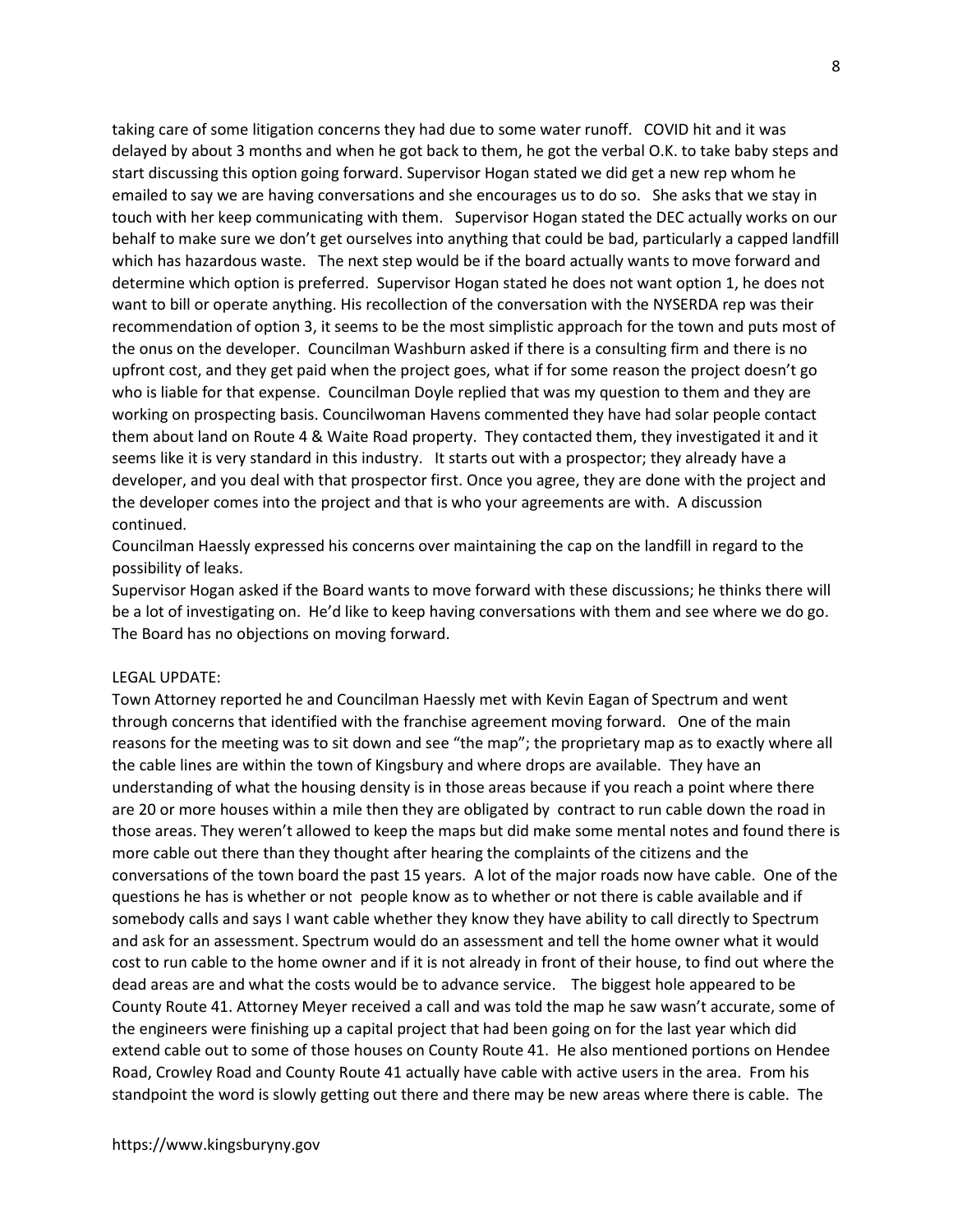other limiting factor is homes in the country are generally set further away from the road; cable only runs 150' from the road, the signal drops and it is up to the home owner if they want to run it differently, maybe heavier cable, run a longer distance and most likely more expensive cable. That was why the limiting factor was in the franchise agreement and why they were unwilling to make any change to that. He is following up with his legal department to obtain a grant or somehow assist with running cables to one of the underserved areas that there is no obligation to in no way to compensate or reimburse Spectrum for those costs and that becomes a community benefit and not something that they can monetize. Councilman Haessly voiced concerns in the 10-year agreement and concerns about broadband. Supervisor Hogan asked are we going to wait for their response to section 8.9 and whether the board is comfortable with 10-years. Supervisor Hogan and Councilman Doyle agreed they are comfortable with a 10-year agreement. Councilman Doyle asked if the agreement covers just cable and not broadband. Attorney Meyers replied gross revenues includes everything. The requirement for obtaining a franchise is specifically related to cable. From our standpoint it was you should run highspeed from the town hall to all of the municipal buildings and their response was we only have to run cable. From a practical standpoint to the citizens is they are not just going to run cable anywhere anymore they are going to run everything to the extent they can run fiber to a plant and then put out cable from there. They provide everything but the obligation is only cable. They are not obligated to anything more than they have to be and the 5% cap it is statutory. Attorney Meyer requested an executive session.

# TOWN CLERK REPORT:

Town Clerk reported that Water Superintendent, Jim Chase requested a notice of the hydrant flushing be published in the Post-Star. The notice will be published October 6, 2020 and he will start on October 6, 2020 until October 14, 2020.

Town Clerk provided a copy of the 30- day notice for a liquor license for Ginny Ray's Catering housed where El Mexicano was at 3011 State Route 4, Kingsbury to the Town Board.

Local Law 2, 2020 Imposing a Limited Large-Scale Solar Energy Generating Facility Land Use Moratorium was filed with the NY Department of State on September 10, 2020.

# ENFORCEMENT REPORT:

Enforcement/Dog Control Officer Todd Humiston reported as suggested by the Town Comptroller we will wait until next year in the first quarter to update Town Laws for the Peddler's Permit, Towers and Wind, Signs and the Fees Schedule. He would like to have drafts prepared so early in 2021 the Board could schedule Public Hearings and asks if anyone has suggestions to let him know. No report for Dog Control.

### COMPTROLLER REPORT:

Town Comptroller Rebecca Pomainville reported she has received quotes for new phones for the town hall from Northeast Information, Spectrum/Charter, and Prime Link. Northeast Information gave us the best overall value for 12 new phones and with the installation and service it would give the Town an overall savings of about \$7,000.00 over 5-years with a modern system. A **motion** by Councilman Haessly seconded by Councilman Washburn and carried by a vote of 5 ayes giving permission for the Comptroller to upgrade the phone system at Town Hall. Councilwoman Havens asked if there was an upfront cost. The Comptroller stated there is an \$800.00 up front cost.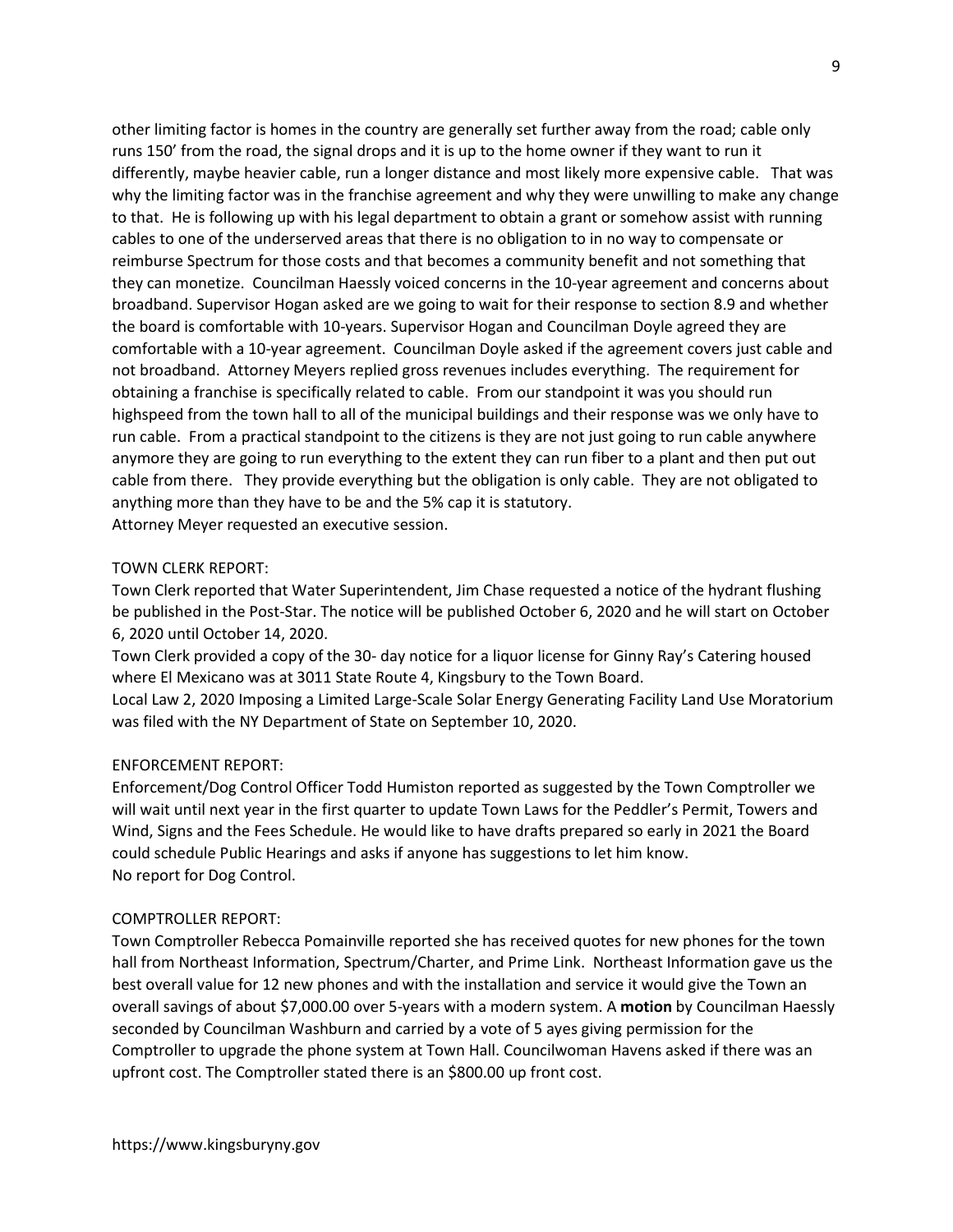The Comptroller would like the Board's approval to move ahead with changing our email server. We are currently with Prime link for our email which is not sufficient for what we need, it doesn't provide for the archiving that we need, it doesn't provide us with calendars, it doesn't provide us with much. If we go with to the basic Gmail service, it's \$6.00 per email address per month and they can be changed on the fly. She can go in and remove/add emails as we need, and they will bill accordingly and will also get us the archiving and 30 gigs of cloud storage for every email account. It will give Google docs and google drive so we can share folders with each other and if we go back to remote it links it back or for any reason we can do Google meet as well because we will all have our Google accounts and we can meet with each other. We will be using our Kingsburyny.gov domain with this email so we are going to have official government emails that we need for other purposes. She cannot get sufficient government quote because she does not have a government email. Councilman Washburn asked if there was a cost savings. The Comptroller replied right now, our email is an included service with our internet package with Prime Link, we don't pay any extra so this will cost an additional \$6.00 for each email address. The Comptroller stated she is phasing out Prime Link by removing them as our phone server and going to Northeast Info and the next step would be to take them out as our internet service provider. A motion by Councilman Washburn seconded by Councilwoman Havens and carried by a vote of 5 ayes giving permission to the Comptroller to change the Town's email server from Primelink to the basic Gmail service.

Town Comptroller read a letter from the trustees of the Sandy Hill & Fort Edward Union Cemetery requesting the annual contribution donation of \$1,000.00 for the annual Memorial Day parade which the Town of Kingsbury has been contributing to since 2013. There was no parade this year due to COVID, but the not-for-profit organization has grown accustomed the receipt of the generous annual contribution to help cover many of the cemetery's general overhead expenses and asked the Board to consider to continue with the contribution donation for the 2020 calendar year. After a Board discussion it was decided they could not donate because the celebration did not occur, and the Town cannot give public funds. The Board asked the Comptroller to go back to Sandy Hill and ask for a celebration for Columbus Day or Veterans Day that they may be able to contribute to.

The Comptroller spoke about trying to reduce long term spending and trying to avoid future expenses. The Comptroller referred to Section 806 of our handbook which describes eligibility for health insurance which describes who is and who isn't eligible and Section 807 which is the health insurance buy out. Her suggestion would be effective October 2020 current coverage would remain the same but any newly elected officials who are not full-time employees would not be eligible for new enrollment in health insurance; but would be receiving the buy-out. This would help cut long term liabilities that we could face. Councilman Haessly asked the cost of a family plan; the Comptroller replied about \$20,000.00 a year. Councilwoman Havens said basically you are grandfathering in everyone here. The Comptroller responded any elected official after 2020 with a part-time position would not be eligible to take the insurance but they would receive the buyout. Councilwoman Havens shared a past experience with her business health insurance she experienced while trying to draw the line when it got too expensive and was not allowed to do so by her insurance company. The Comptroller has checked with our agent and it will be ok. Town Attorney Meyer explained elected officials are their own class we are not creating 2 different classes of employees.

The Board discussed benefits to future and current Board members, elected officials, part-time and fulltime employees. The discussion continued in regard to a salary and benefits for the newly elected Town Judge and concern was expressed in what the newly elected judge's expectations were in that regard.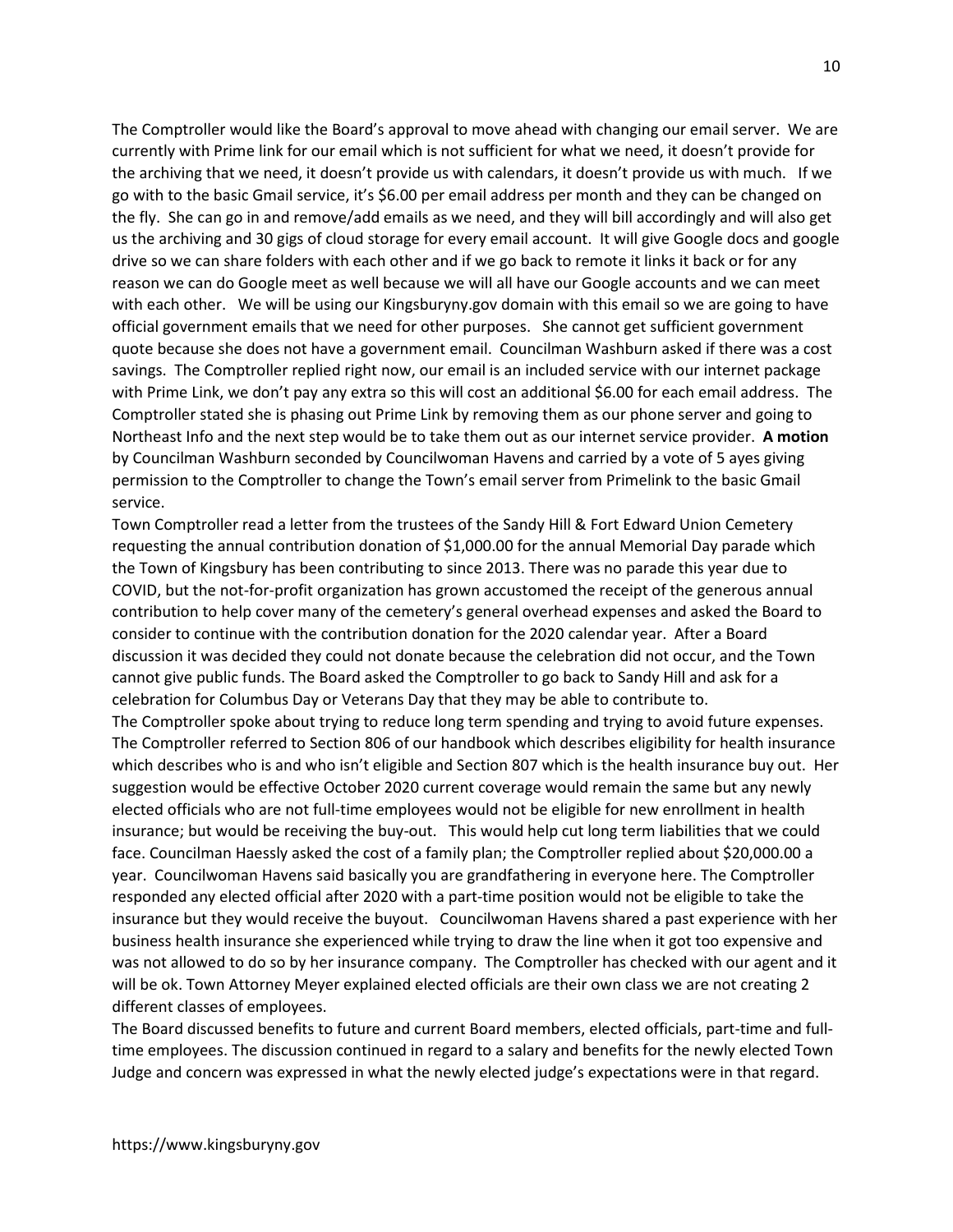Supervisor Hogan asked if the proposed insurance changes were reflected in this current proposed budget; the Comptroller replied no. After discussion Supervisor Hogan requested to reach out to the candidate Judge to see what his expectations were; the Board agreed. Enforcement Officer Humiston commented the Justice position should be classified as a full-time position, they are responsible for other work other than serving on the bench on court and suggests if the Town handbook indicates it is a part-time position it should be updated. Supervisor Hogan stated we still have a backlog of court cases due to the closing of the courts due to COVID. Supervisor Hogan will speak to the candidate for the Town Justice position to see what his expectations are in regard to salary and health insurance coverage.

Supervisor Hogan opened a discussion about the concern for the Town's Capital Reserve related to the Sewer District going down. The Kingsbury sewer district is kind of a sewer district in theory at this point, the Town does not really have a sewer district, we do not have infrastructure, we do not have an operating sewer district, we have the Washington County Sewer District Fort Edward. There are a handful of sewer districts in the Town that are deemed out of district outside of the Washington County Sewer District and they are charged an extra rate for having sewer service and the ability to hook up to the sewer system. This has been going on for almost 20 years and the Town has never been collected revenue to fund infrastructural repairs. Our previous Comptroller had secured a grant and put it in that reserve fund in the event the Town had repairs or maintenance if necessary. Recently the Town Water Superintendent, Jim Chase reported we had to replace one of the pumps at the Dean Road pump station. The Capital Reserve Fund is shrinking, and it won't be long before being the balance will be zero. Sewer districts have to be paid for by the people who use it, and the challenge is there is no revenue source from those out of district sewer users. There has been some question as to whether the ad valorem cost added on by the Washington County Sewer District to the out of district users should have been used for capital needs expenses and repairs. Mr. Brilling, the Washington County Sewer District Executive Director has stated that money was only for expenses within the Washington County Sewer District as a percentage of the out of district users portional use of that district. Councilman Washburn, a member of the Washington County Sewer Board of Commissions, explained the rate structure per gallon is the same but the out of district users also pay out of district user fees and ad valorem.

Supervisor Hogan stated in August discussions began with Mr. Brilling about a way to correct this problem which has lingered and needs to be addressed. We are trying to develop an intermunicipal agreement where Washington County Sewer District will pay or will address and take care of our infrastructure and sewer needs.

Councilman Dan Washburn reported in July at one of the sewer meetings it was approved that we were going to start allocating funds for the Kingsbury Sewer District. Sewer District One is the airport and will be turned over to the Washington County Sewer District. There are three other districts, two, three and four: Hannaford, Dean Road and Queens Drive. The Washington County Sewer District has asked that the Town to consolidate all of those sewer districts to one. They agreed to set aside a portion of those fees that were collected, the out of district user fees, to put in a capital account to deal with Dean Road and Hannaford pump stations, power and all of the things that need to be addressed in addition to the bi-weekly checks and any cleaning in this upcoming budget. Supervisor Hogan asked Attorney Meyer if he had a copy of the agreement and if it looks good and you may talk to the Attorney representing Washington County Sewer District to see where we stand to get these approvals done. Town Attorney Meyer has reviewed the agreement and from Kingsbury's standpoint the agreement is acceptable. One of the things is that there has always been a source of problem there has not been a lot of long-term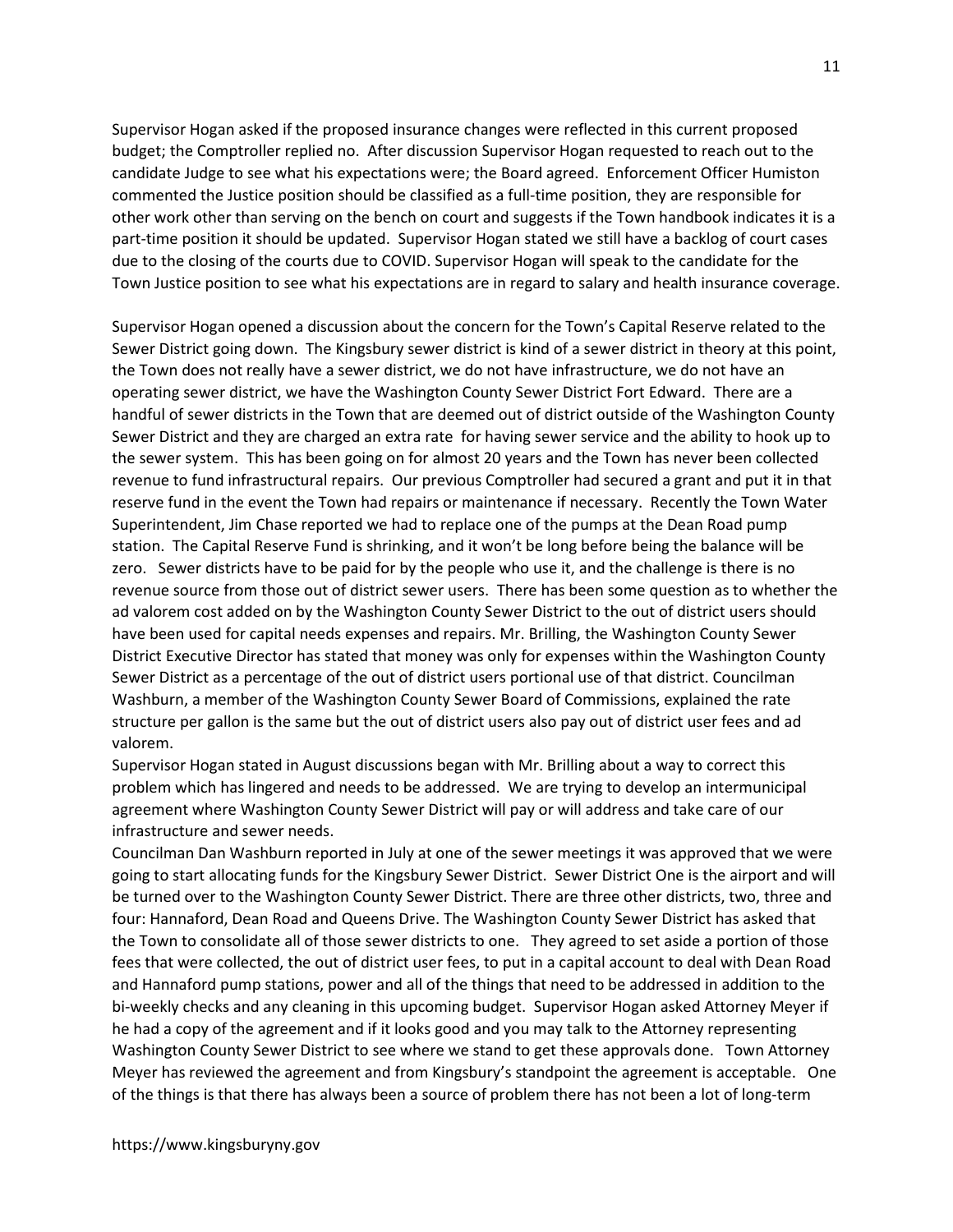planning within the budgeting for the sewer district. The agreement provides the mechanism for the county to start collecting those revenues, setting up a capital account so a fund can develop in the event a pump breaks or anything happens within the Kingsbury portion of the sewer district. We need to set up the mechanism in the Washington County Sewer District to properly bill and account for revenues. Supervisor Hogan added last week the pump failed at the Hannaford pump station and that is what prompted all this. The cost of the repairs will use the remaining balance in the capital reserve and then some. Repairs are estimated at \$16,000.00. We are moving forward with this contract. Attorney Meyer stated we must get the sewer district on board with the agreement or some version of the agreement in which the sewer district is handling all of the billing.

Supervisor Hogan reported the JCAP grant was submitted today requesting funds for the paving of the Town Court parking lot.

Highway Superintendent Michael Graham spoke and said there is a monthly highway magazine which interviews highway superintendents all over NY State and gives information about their town, how many miles of road they maintain and their budget. Mike was honored with a cover photo with his crew. It was a very nice article and can be found under Superintendents Profile online.

Councilman Haessly asked what are we doing about updating the zoning so we can deal with the solar moratorium. Supervisor Hogan would like to find out more about Agricultural Stewardship Program for protection of farmland and wants to make sure we are doing the right thing. Councilman Haessly voiced concerns for updating the zoning plan and the Town budget. Enforcement Officer Todd Humiston asked if it was worth updating the zoning plan before updating the Town Comprehension Plan which is more than 50 years old. Councilwoman Havens stated it is a 73-year-old document. The discussion continued.

Councilman Haessly voiced concerns with COVID and suggested the Town should limit meetings in our building from November  $1<sup>st</sup>$  until April 30<sup>th</sup> to avoid a potential spread of the virus. Supervisor Hogan asked the Town Clerk if there were a lot of non-government meetings in our buildings. Town Clerk replied the only meeting she is aware of is the Republican Committee meeting which is conducted approximately 4 times a year. The discussion continued and if the spread of COVID continues the Board may need to consider virtual meetings in the future.

Supervisor Hogan reported, John Murray, former Board of Assessor Review member has indicated a willingness to resume his role now that he is retired. After discussion, the Board agreed they will accept letters of interest until the next Board Meeting on October 19, 2020.

# PUBLIC COMMENT:

Resident Debra Parker directed a question to Councilman Doyle and asked under what condition would he grant an exception to carry.

 Councilman Doyle replied the Town Board has never granted an exemption; he would grant an exemption.

Supervisor Hogan it depends on which board member you ask everyone has their own determination. The discussion continued.

https://www.kingsburyny.gov